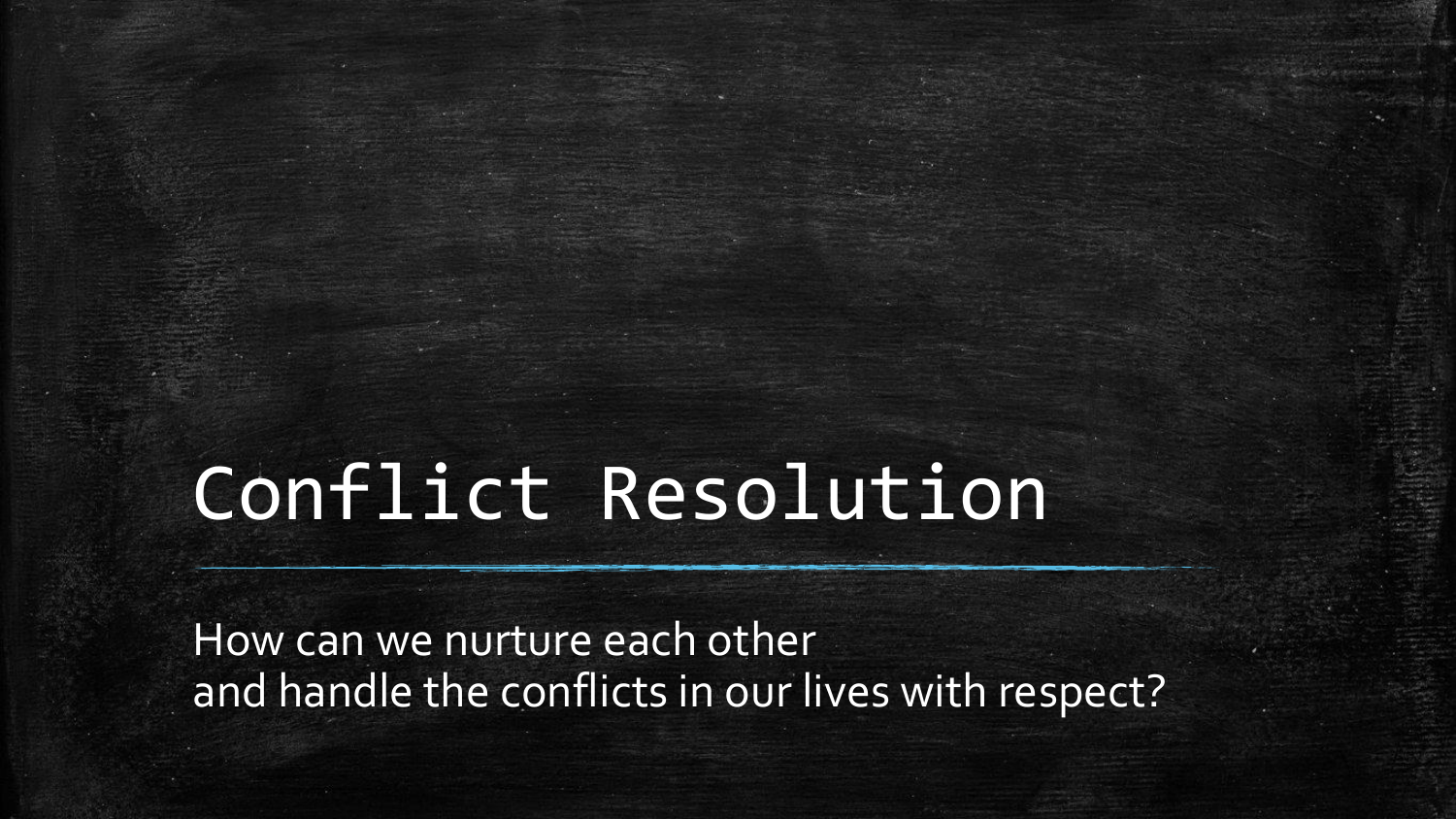#### There are different types of conflicts we experience in our lives:

- Community
- Economic
- Emotional
- **Family**
- Group
- Interpersonal
- Racial
- Relationship

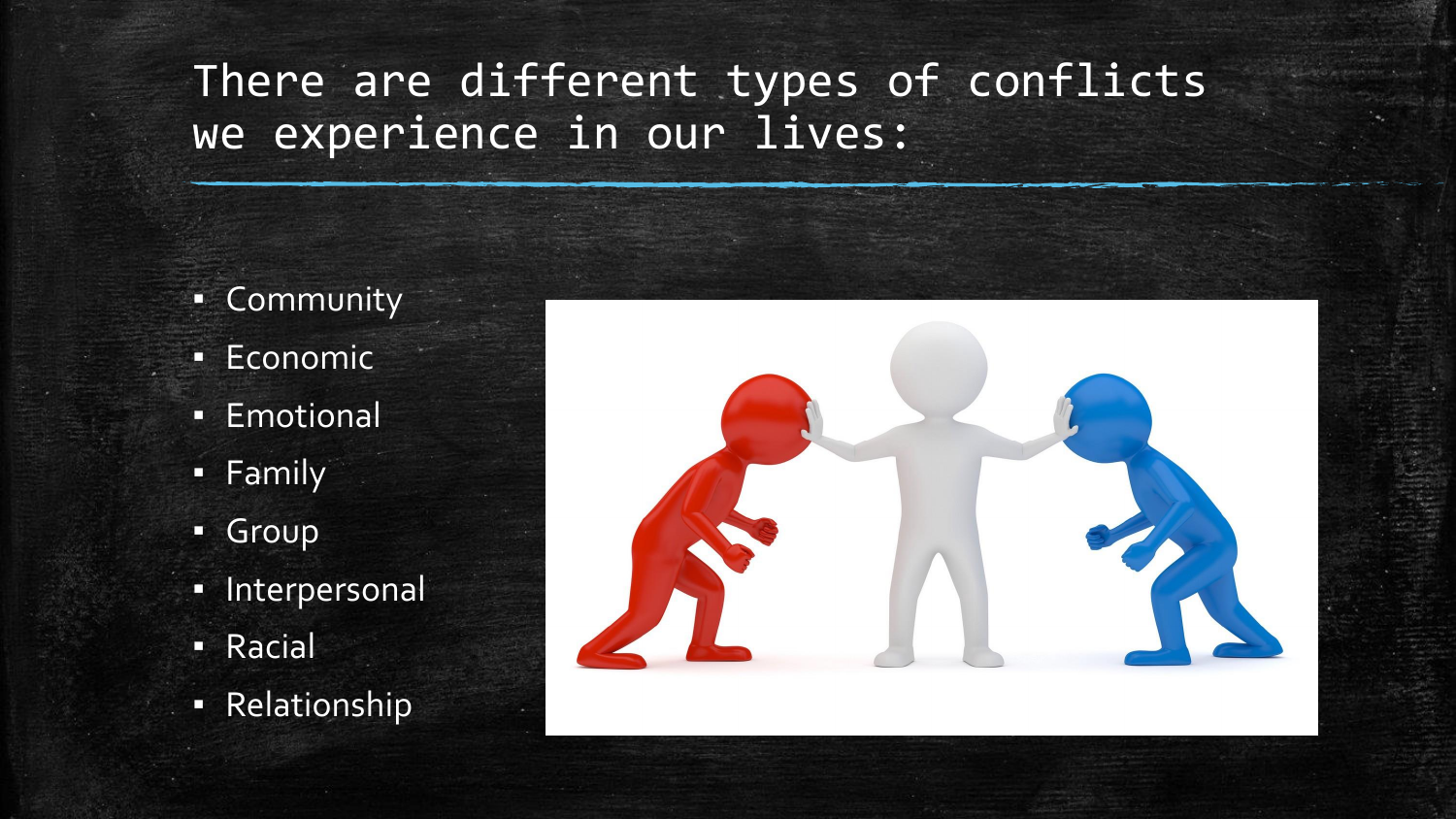#### Methods to resolve these

# 1)Improve communication skills

## 2)Mediation

## 3)Arbitration

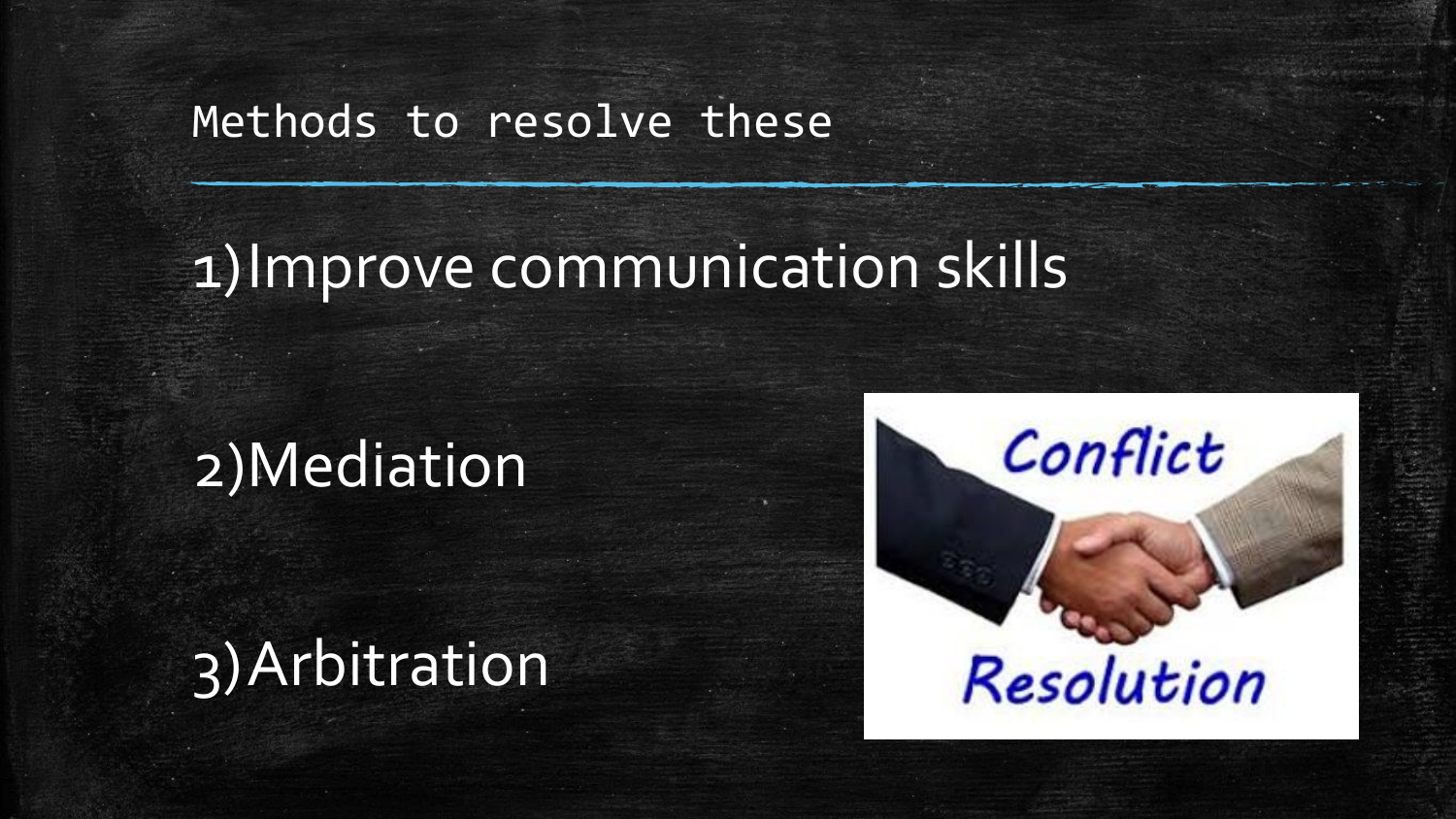#### How does one improve their communication skills?

Practice listening actively to what the other person has to say, without interrupting, and try to understand their point of view.

- 1. Hear what they are saying
- 2. Understand their POV
- 3. Then seek to be understood

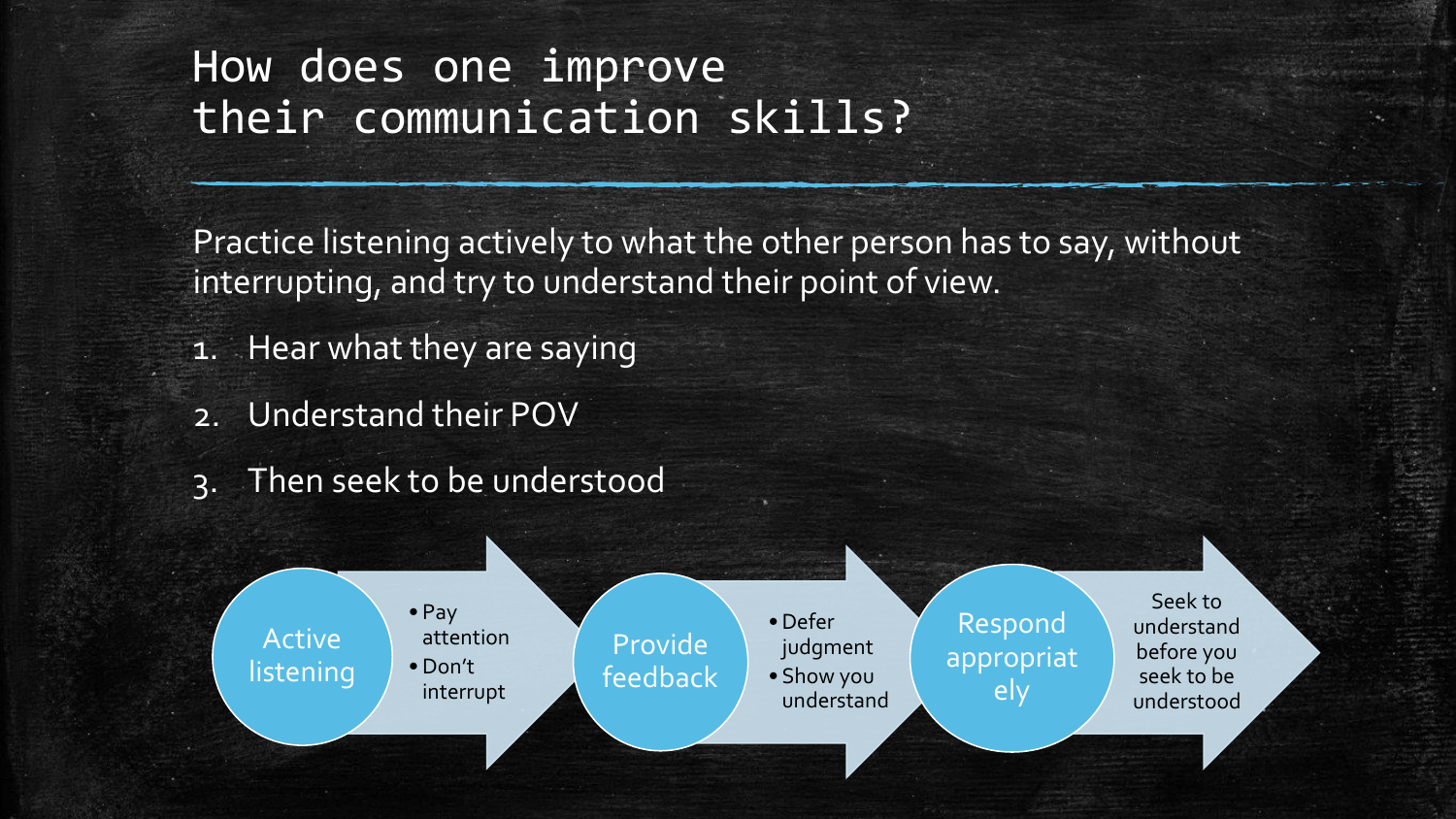#### Non-verbal communication is important

- **Example 1** Stay calm and recognize the conflict. Being calm and aware of your emotions are vital aspects of conflict resolution.
- **A** variety of sources cite non-verbal body language as being between 60-93% of human communication.
- What are your body language and facial expression telling others about your emotions?

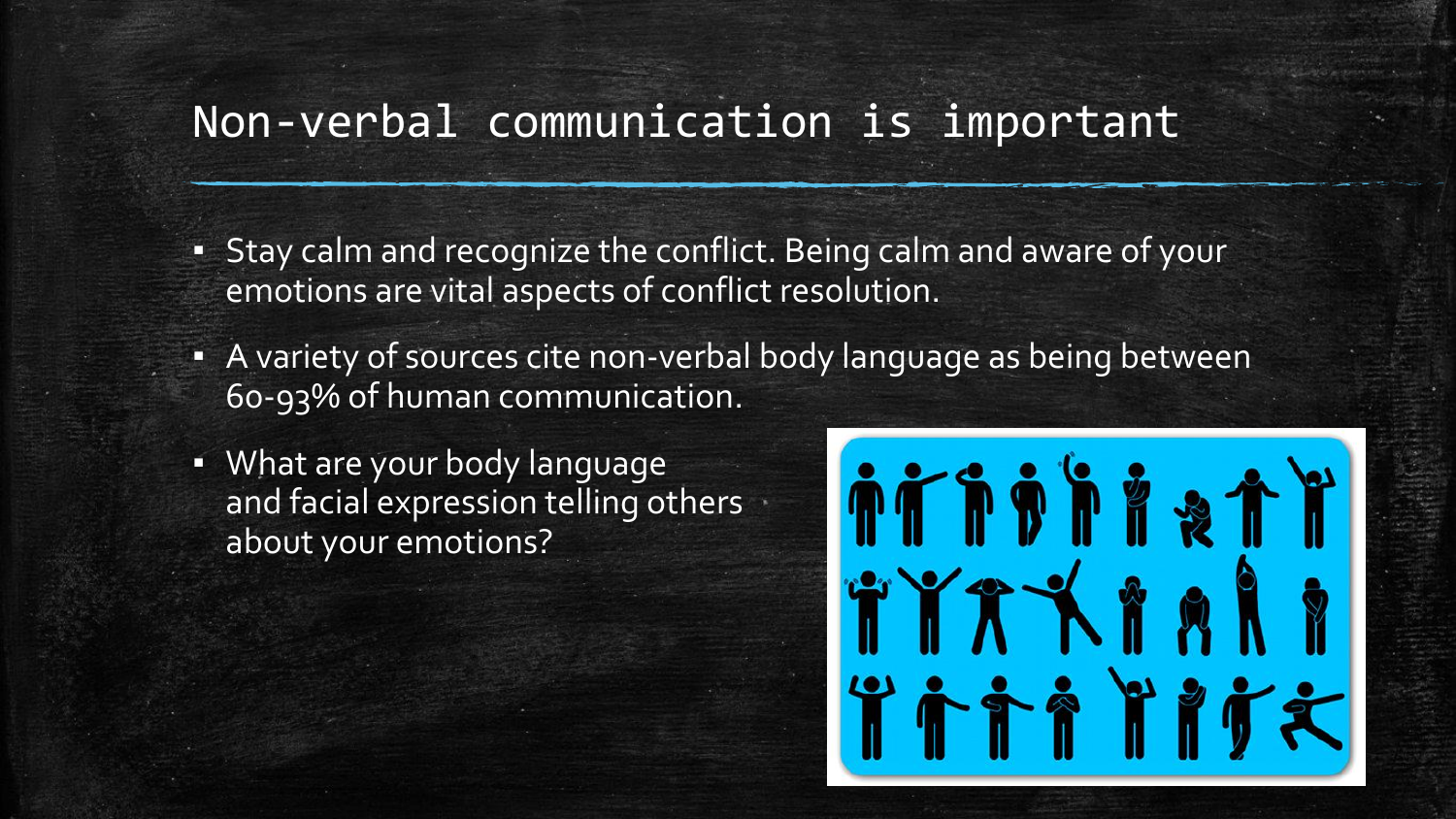#### Your attitude and your emotions

- **EXA** Maintain a positive attitude and respect for the other person.
- **Practice managing your emotions.**
- **·** This is essential in remedying conflict.

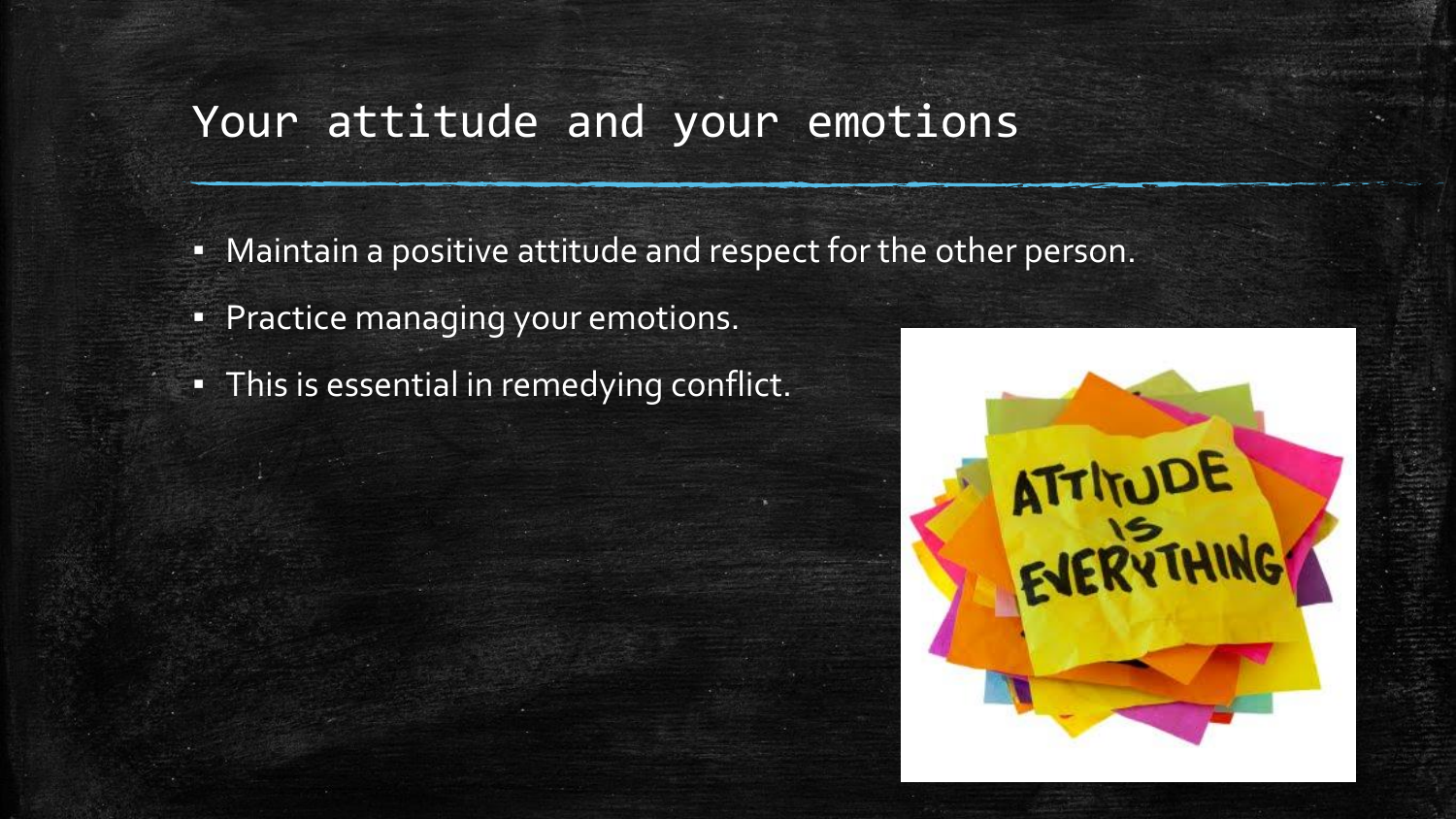#### What is your goal in resolving the conflict?

1) **Accommodation –** Both individuals "agree to disagree." They accept differences and agree not to let these differences grow into major problems.

2) **Compromise –** Both individuals give in and find an agreement they can both live with. The result is based on a combination of their views.

3) **Concession –** One individual agrees to give in to the other.

4) **Consensus -** Both individuals are able to see each other's point of view and choose a solution good for both of them.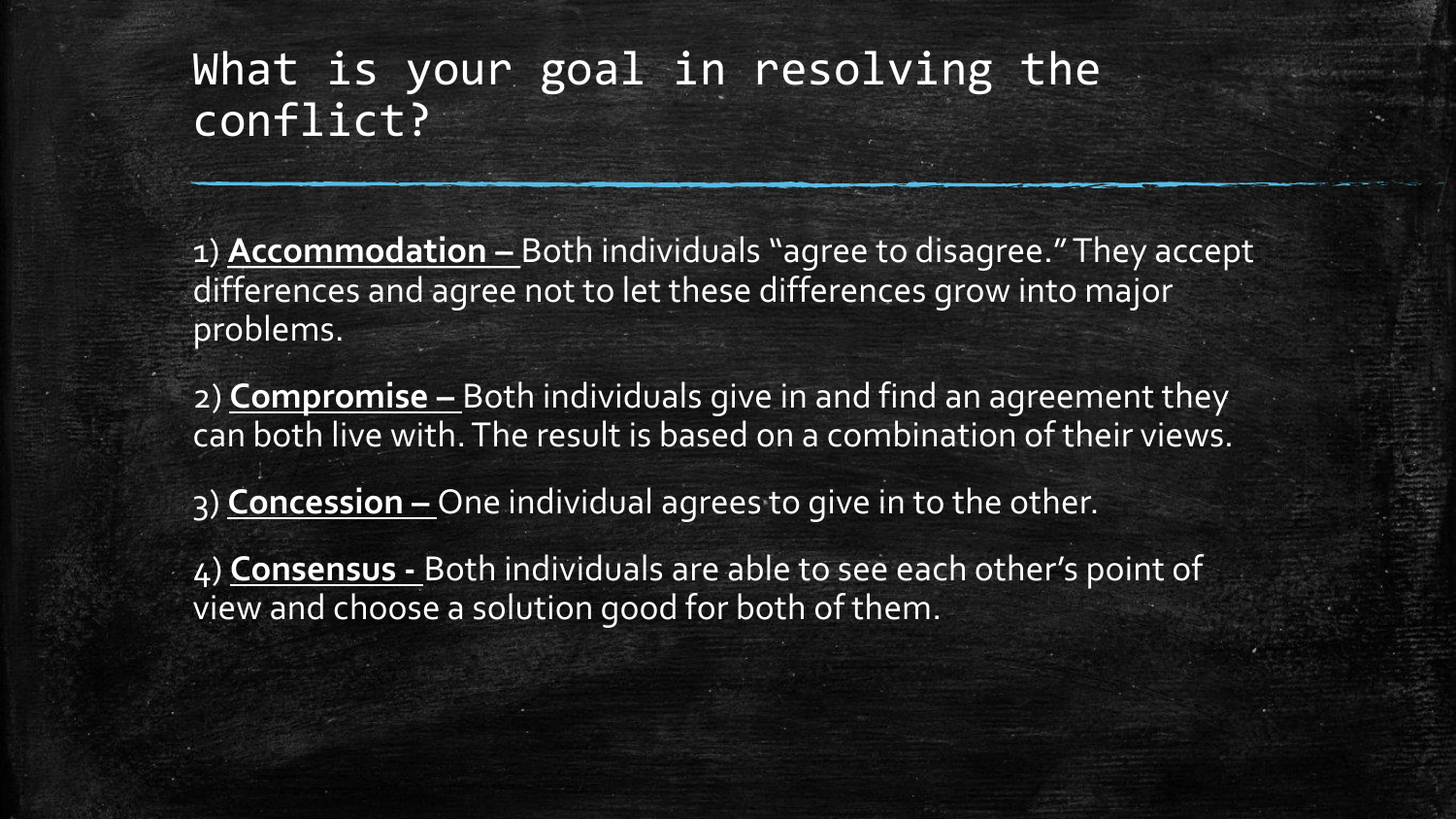#### If talking doesn't work, try mediation

Pick a teacher, or someone you both trust and feel comfortable with, and have that third party mediate the conflict. The outcome has to be agreed upon by both sides.

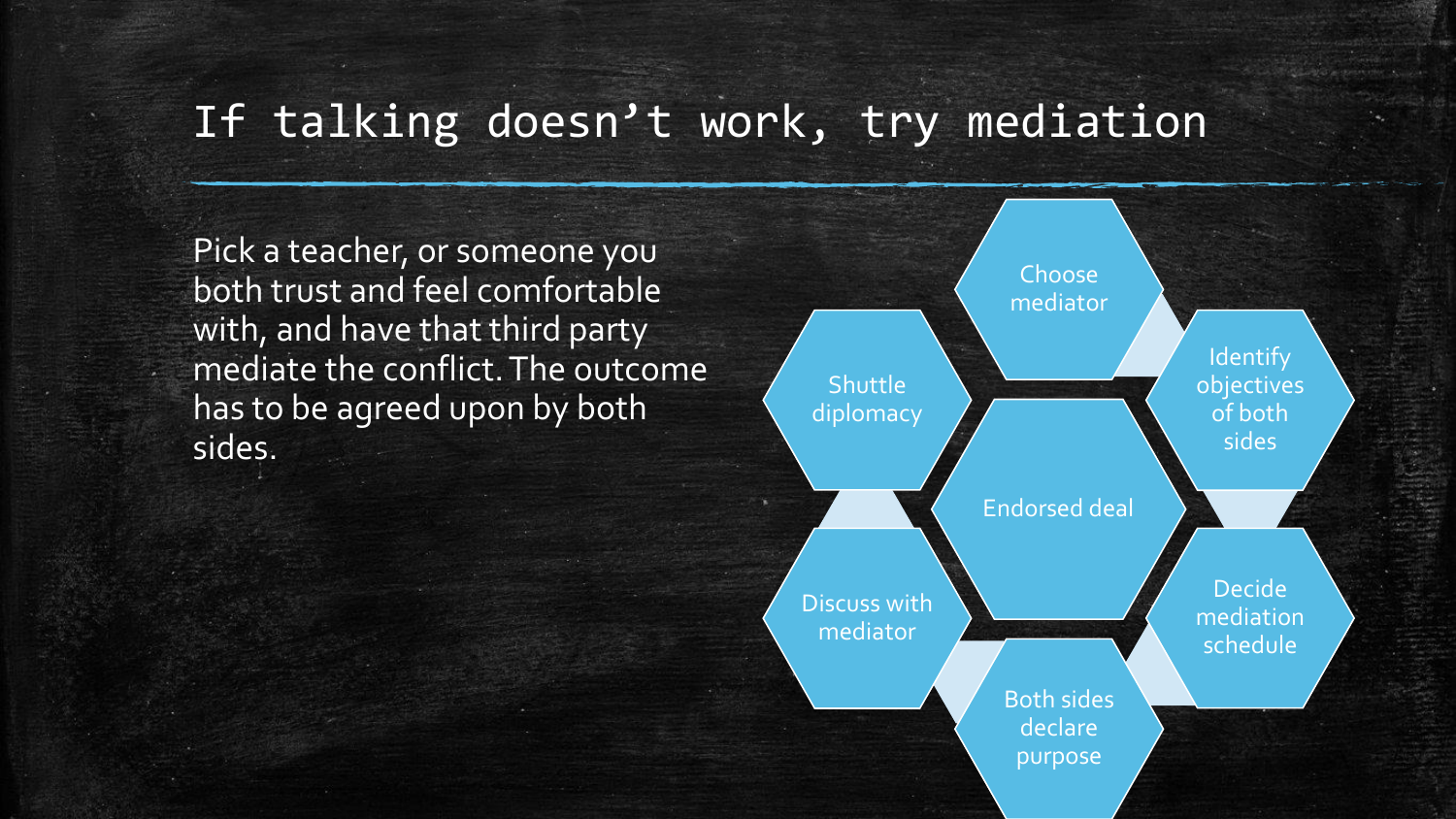#### Arbitration is one level stronger than mediation.

Similar to the steps in mediation, an arbitrator is a person both sides trust and feel comfortable with. However, whatever the arbitrator decides is the final word. Whereas, with mediation, either side can choose not to agree.



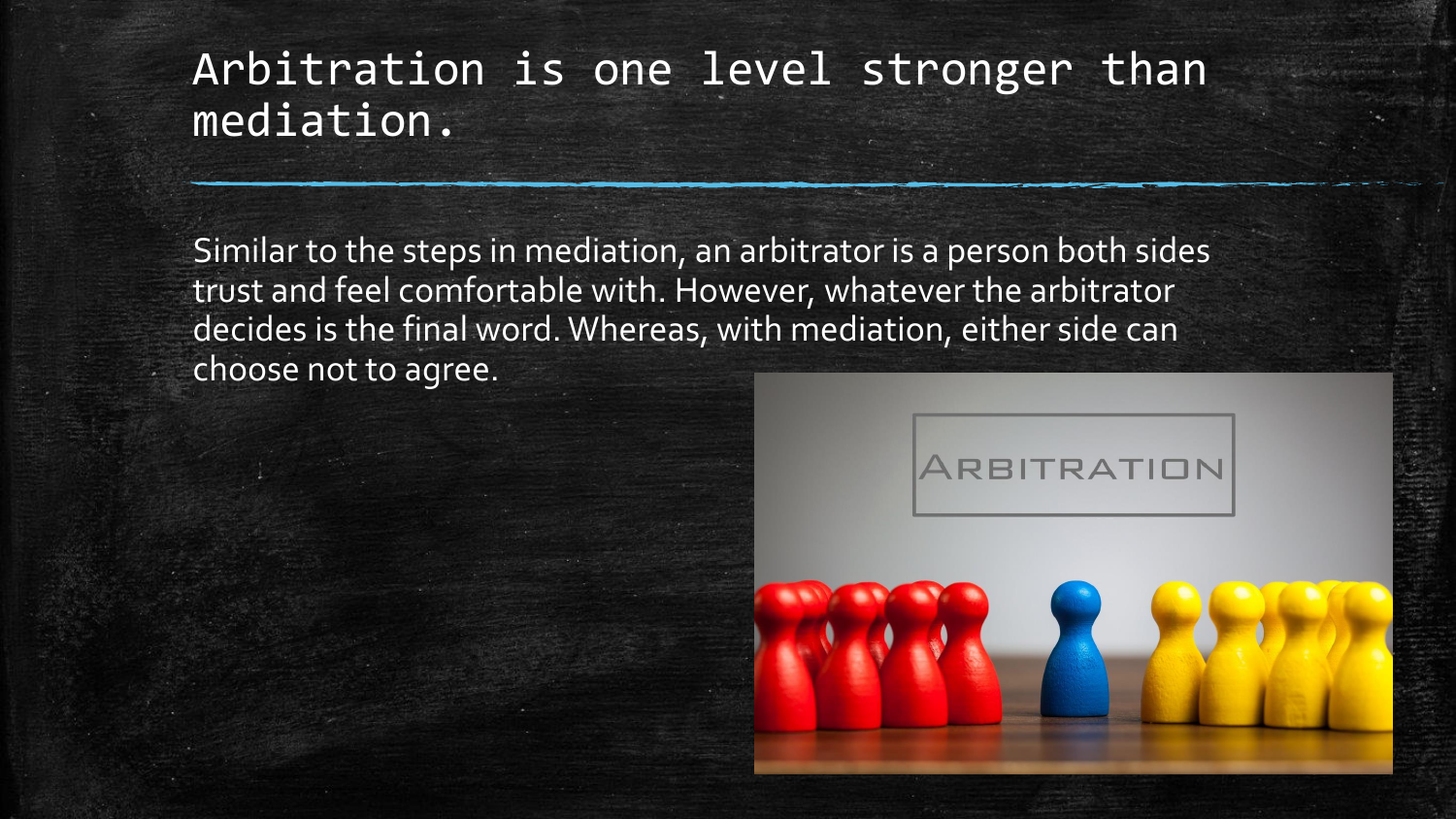Now we are going to work on some hypothetical conflict resolutions by acting them out.

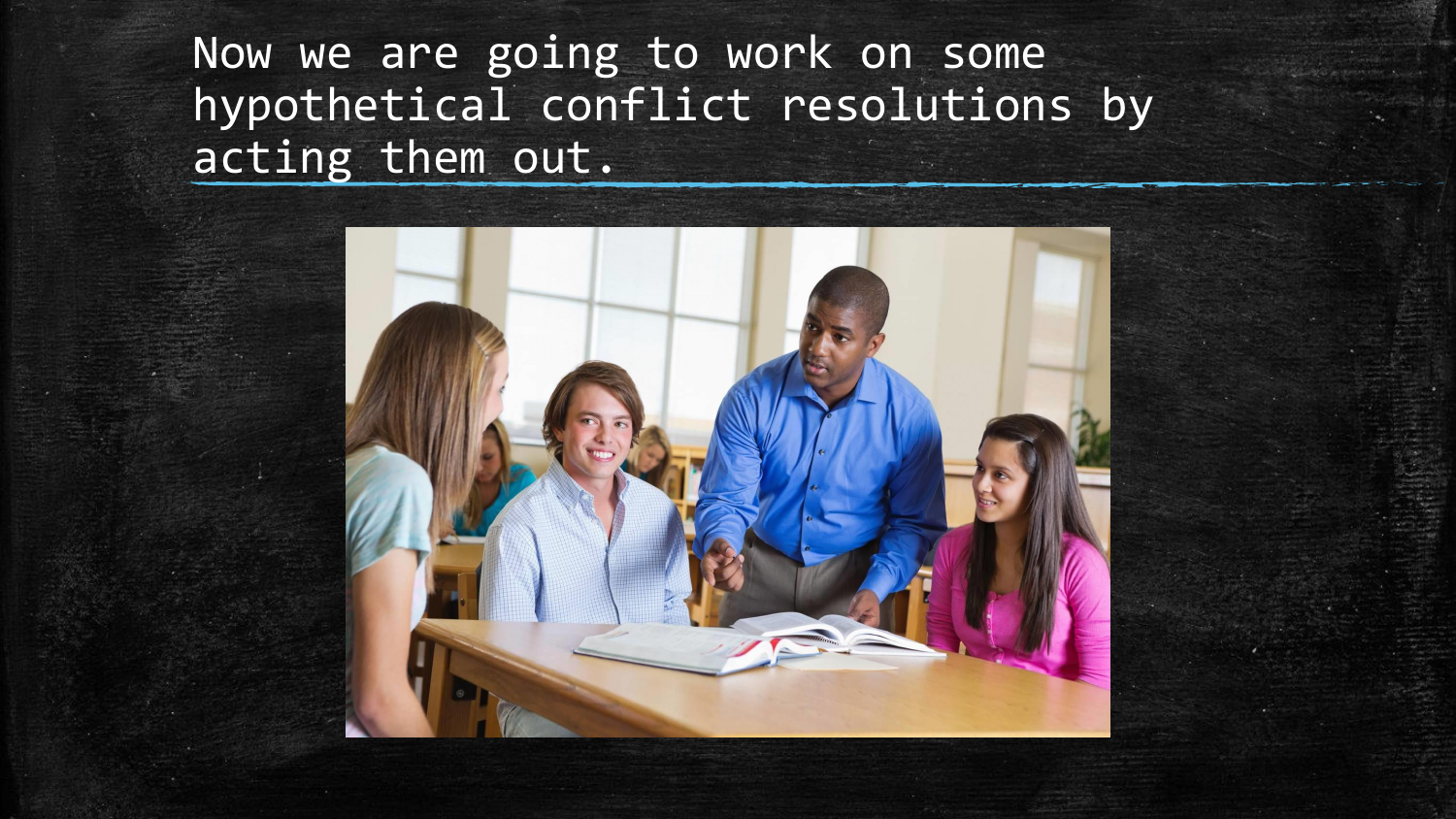#### Act Out this Social Media Drama

Person A posted something on Snapchat that angered person B.

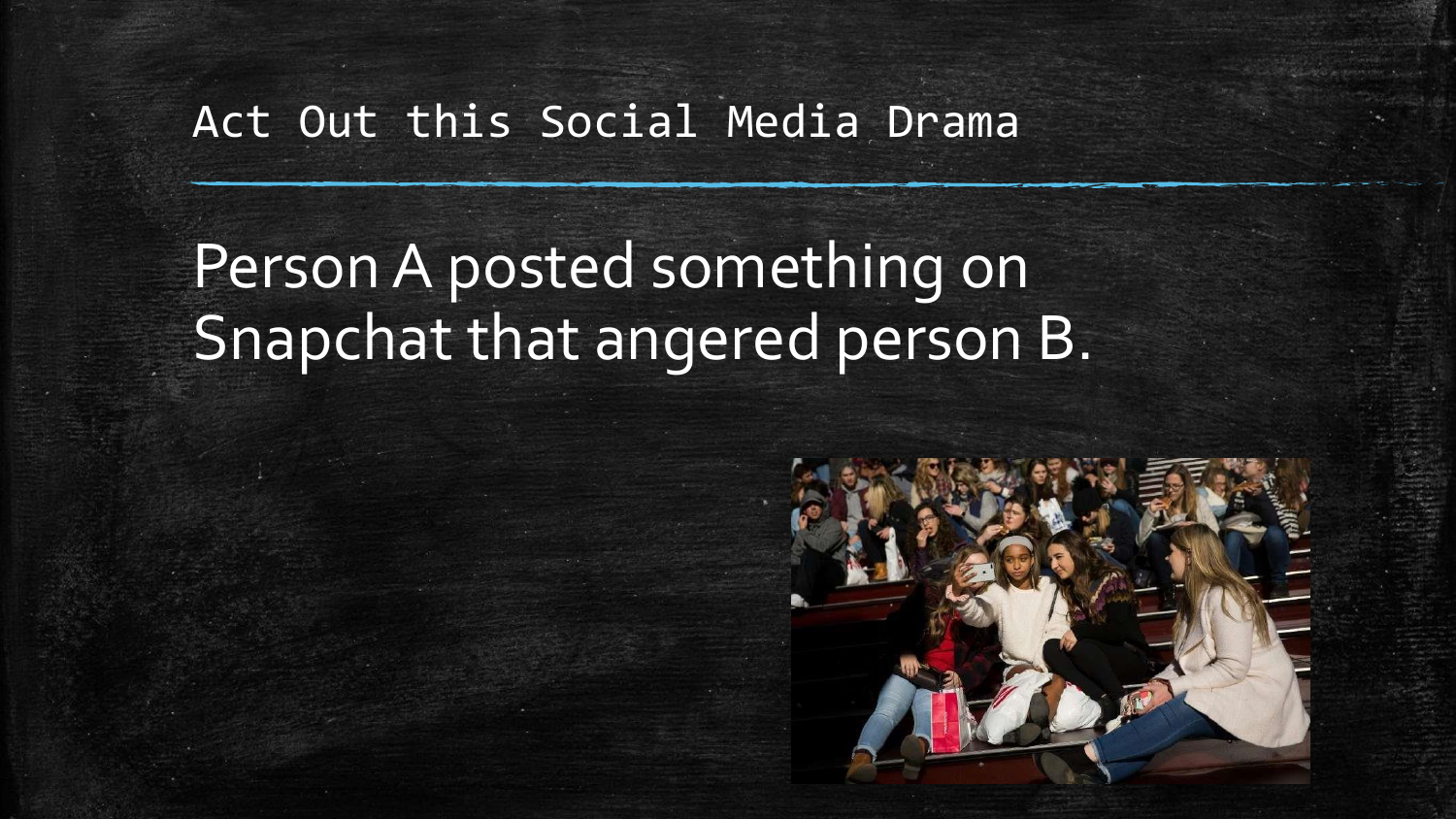#### Act Out this Unfair Teacher Scenario

One of your teachers acted in a manner that you felt was unfair. Act out the conversation with the teacher.

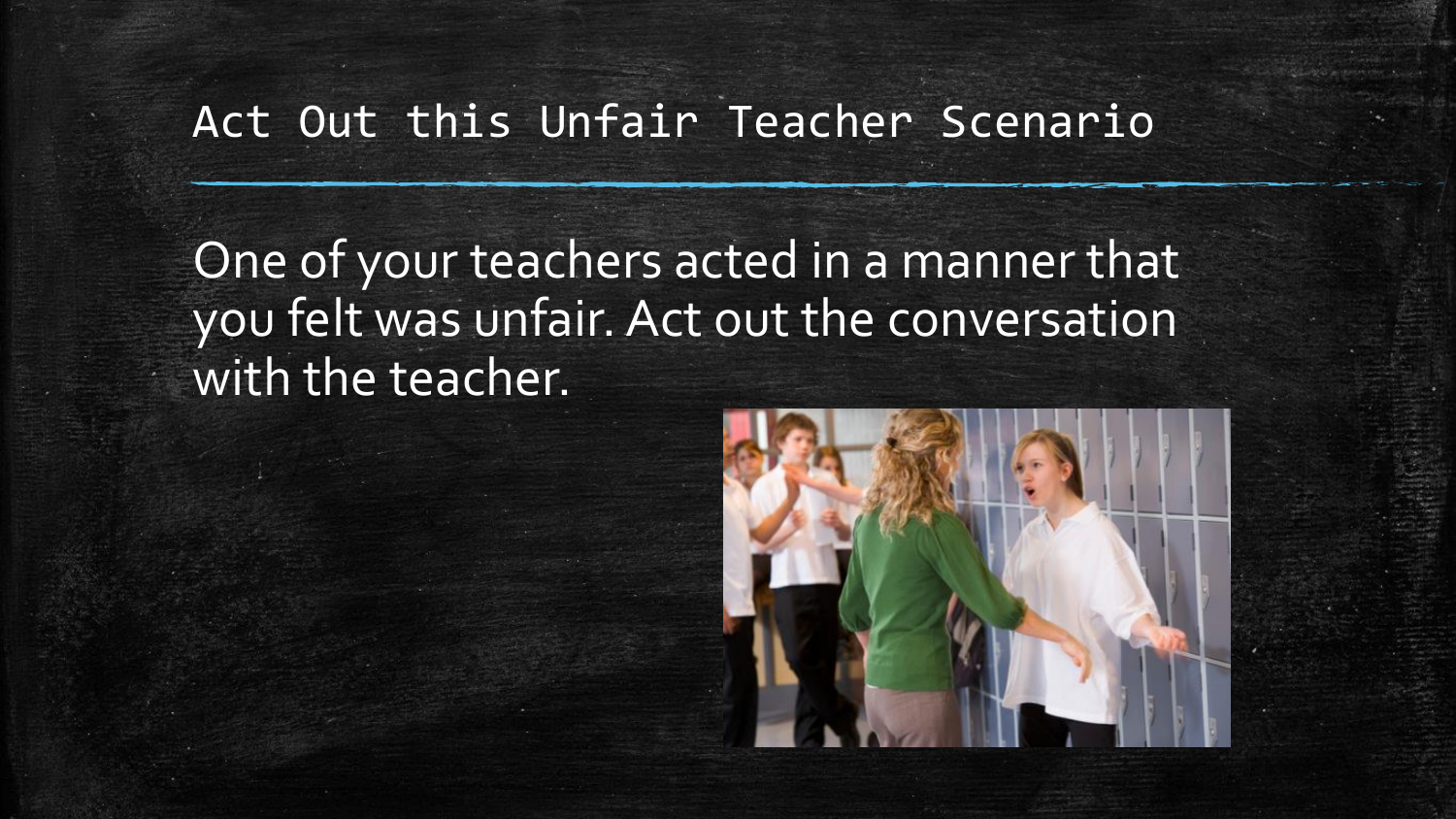Act Out How to Respond to the student that crossed a line with their words.

A classmate just said something that was blatantly racist, homophobic, misogynistic, or anti-semtic.